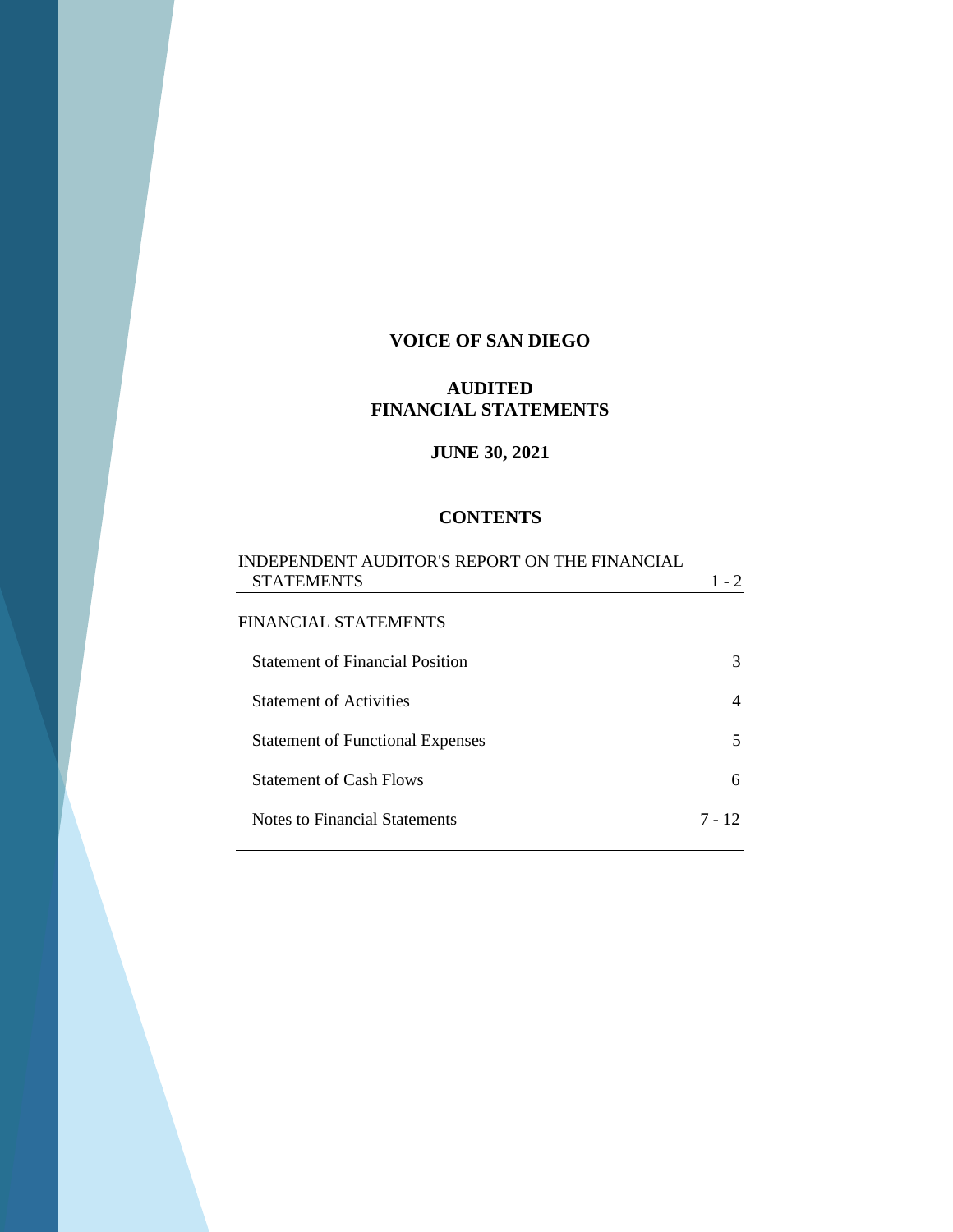

Lindsay & Brownell, LLP Certified Public Accountants

4225 Executive Square, Suite 1150 La Jolla, California 92037 Phone: 858.558.9200 | Fax: 858.558.8225

Mark W. Lindsay Stephen J. Brownell Lisa M. Betyar Jeffrey S. Ackley Mary H. McGroarty Kristina M. Yanover Michelle A. Myhra Gregory M. Malone Brandon D. Smith Cynthia I. Fuller Hong V. Yu

## **INDEPENDENT AUDITOR'S REPORT**

To the Board of Directors Voice of San Diego

## **Opinion**

We have audited the financial statements of Voice of San Diego (a nonprofit organization), which comprise the statement of financial position as of June 30, 2021, and the related statements of activities, functional expenses, and cash flows for the year then ended, and the related notes to the financial statements.

In our opinion, the accompanying financial statements present fairly, in all material respects, the financial position of Voice of San Diego as of June 30, 2021, and the changes in its net assets and its cash flows for the year then ended in accordance with accounting principles generally accepted in the United States of America ("U.S. GAAP").

#### **Basis for Opinion**

We conducted our audit in accordance with auditing standards generally accepted in the United States of America ("U.S. GAAS"). Our responsibilities under those standards are further described in the "Auditor's Responsibilities for the Audit of the Financial Statements" section of our report. We are required to be independent of Voice of San Diego and to meet our other ethical responsibilities, in accordance with the relevant ethical requirements relating to our audits. We believe that the audit evidence we have obtained is sufficient and appropriate to provide a basis for our audit opinion.

#### **Responsibilities of Management for the Financial Statements**

Management is responsible for the preparation and fair presentation of the financial statements in accordance with U.S. GAAP, and for the design, implementation, and maintenance of internal control relevant to the preparation and fair presentation of financial statements that are free from material misstatement, whether due to fraud or error.

In preparing the financial statements, management is required to evaluate whether there are conditions or events, considered in the aggregate, that raise substantial doubt about Voice of San Diego's ability to continue as a going concern for one year after the date that the financial statements are issued.

## **Auditor's Responsibilities for the Audit of the Financial Statements**

Our objectives are to obtain reasonable assurance about whether the financial statements as a whole are free from material misstatement, whether due to fraud or error, and to issue an auditor's report that includes our opinion. Reasonable assurance is a high level of assurance but is not absolute assurance and therefore is not a guarantee that an audit conducted in accordance with U.S. GAAS will always detect a material misstatement when it exists. The risk of not detecting a material misstatement resulting from fraud is higher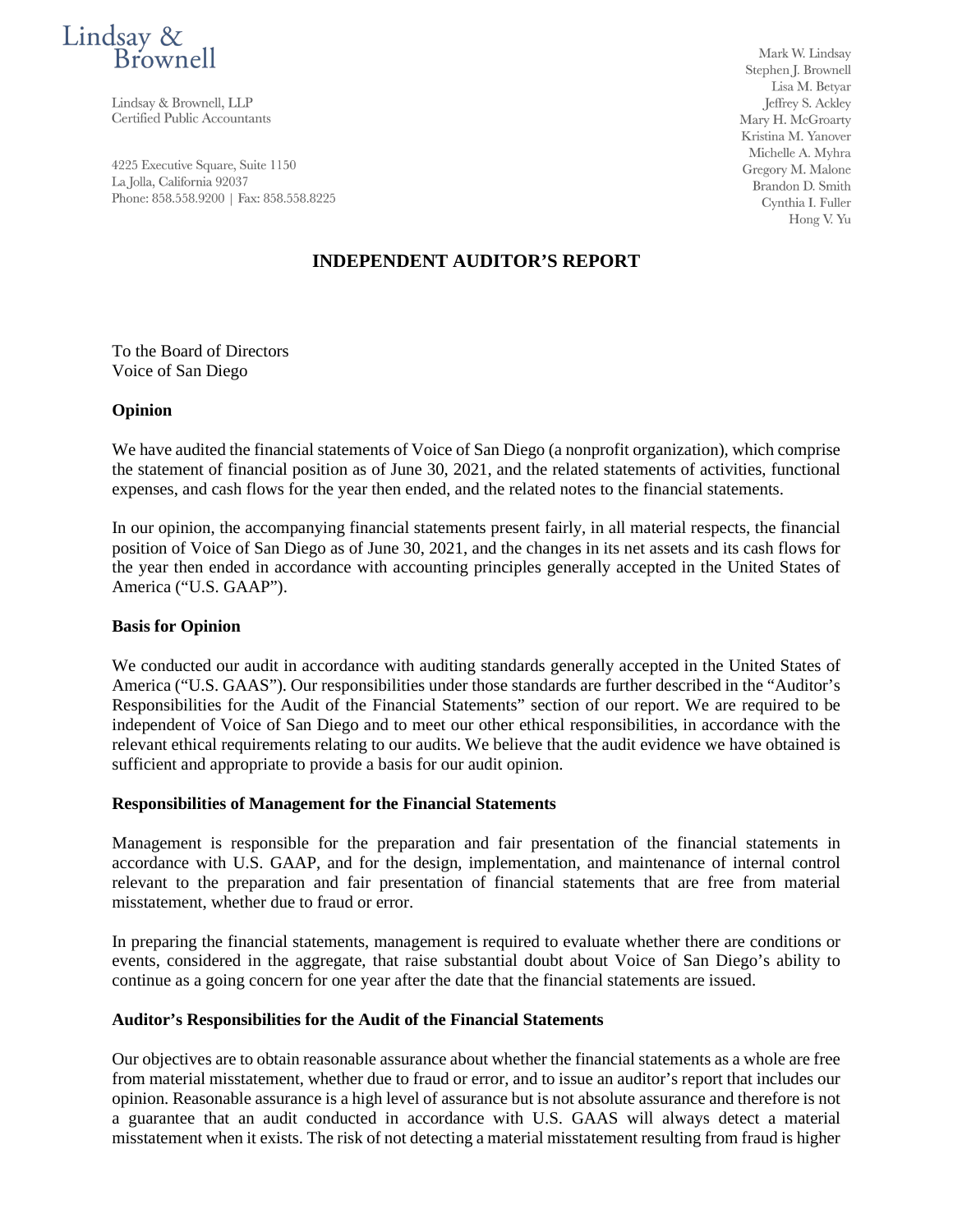than for one resulting from error, as fraud may involve collusion, forgery, intentional omissions, misrepresentations, or the override of internal control. Misstatements are considered material if there is a substantial likelihood that, individually or in the aggregate, they would influence the judgment made by a reasonable user based on the financial statements.

In performing an audit in accordance with U.S. GAAS, we:

- Exercise professional judgment and maintain professional skepticism throughout the audit.
- Identify and assess the risks of material misstatement of the financial statements, whether due to fraud or error, and design and perform audit procedures responsive to those risks. Such procedures include examining, on a test basis, evidence regarding the amounts and disclosures in the financial statements.
- Obtain an understanding of internal control relevant to the audit in order to design audit procedures that are appropriate in the circumstances, but not for the purpose of expressing an opinion on the effectiveness of Voice of San Diego's internal control. Accordingly, no such opinion is expressed.
- Evaluate the appropriateness of accounting policies used and the reasonableness of significant accounting estimates made by management, as well as evaluate the overall presentation of the financial statements.
- Conclude whether, in our judgment, there are conditions or events, considered in the aggregate, that raise substantial doubt about Voice of San Diego's ability to continue as a going concern for a reasonable period of time.

We are required to communicate with those charged with governance regarding, among other matters, the planned scope and timing of the audit, significant audit findings, and certain internal control–related matters that we identified during the audit.

Aindsay & Bernrell, UP

Lindsay & Brownell, LLP

La Jolla, California March 31, 2022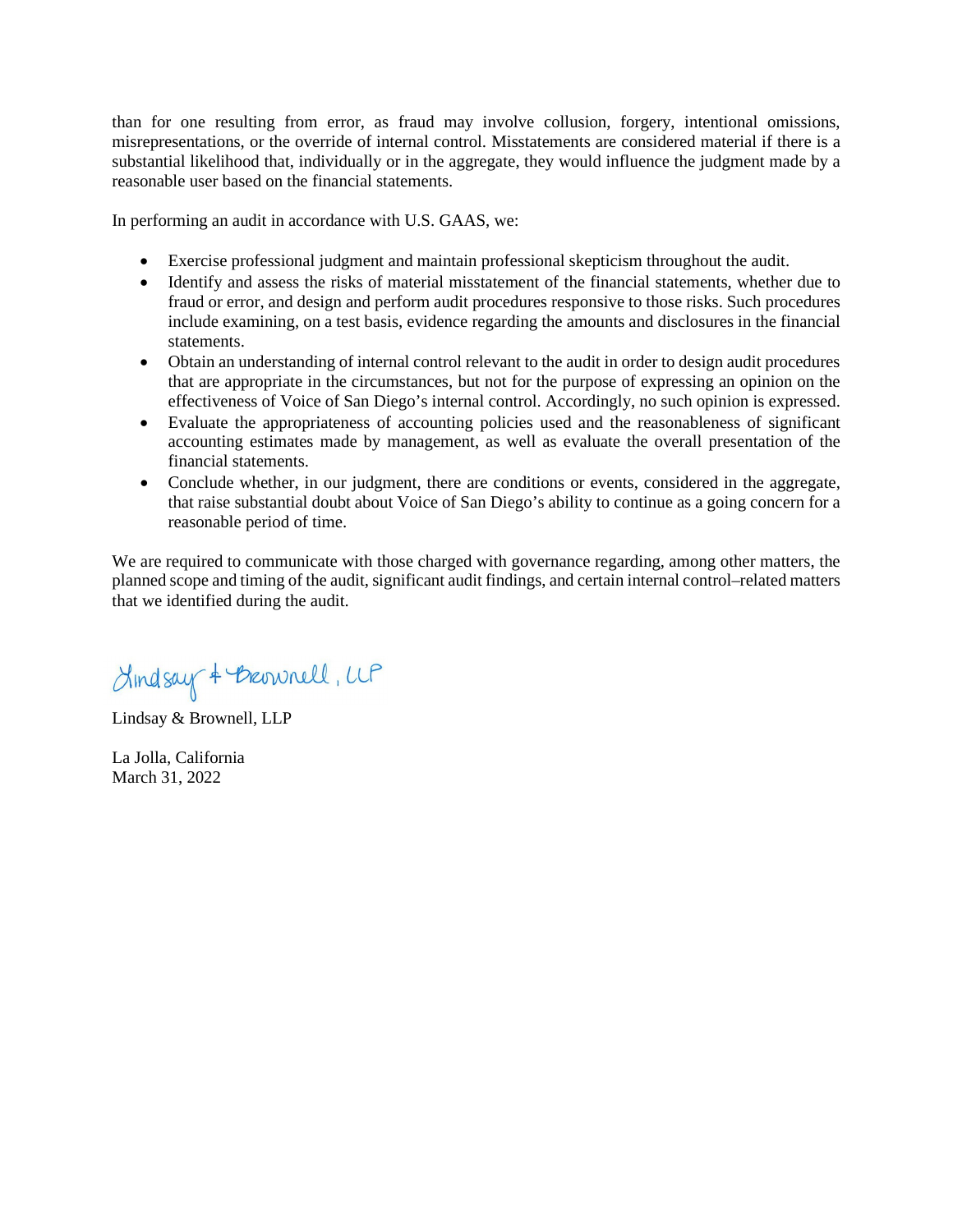# **STATEMENT OF FINANCIAL POSITION June 30, 2021**

# **ASSETS**

| <b>Current Assets</b>                   |                           |           |
|-----------------------------------------|---------------------------|-----------|
| Cash                                    | $\boldsymbol{\mathsf{S}}$ | 1,099,261 |
| Restricted cash                         |                           | 11,935    |
| Prepaid expenses                        |                           | 22,654    |
| <b>Total Current Assets</b>             |                           | 1,133,850 |
| Fixed Assets, Net                       |                           | 20,505    |
| Intangible Assets, Net                  |                           | 7,719     |
| <b>Other Assets</b>                     |                           | 5,523     |
| <b>Total Assets</b>                     | \$                        | 1,167,597 |
| <b>LIABILITIES AND NET ASSETS</b>       |                           |           |
| <b>Current Liabilities</b>              |                           |           |
| Accounts payable and accrued expenses   | \$                        | 14,848    |
| Payroll liabilities                     |                           | 127,789   |
| Deferred revenue                        |                           | 37,476    |
| <b>Total Current Liabilities</b>        |                           | 180,113   |
| Deferred Rent                           |                           | 3,945     |
| <b>Total Liabilities</b>                |                           | 184,058   |
| <b>Net Assets</b>                       |                           |           |
| Without donor restrictions              |                           | 971,604   |
| With donor restrictions                 |                           | 11,935    |
| <b>Total Net Assets</b>                 |                           | 983,539   |
| <b>Total Liabilities and Net Assets</b> | \$                        | 1,167,597 |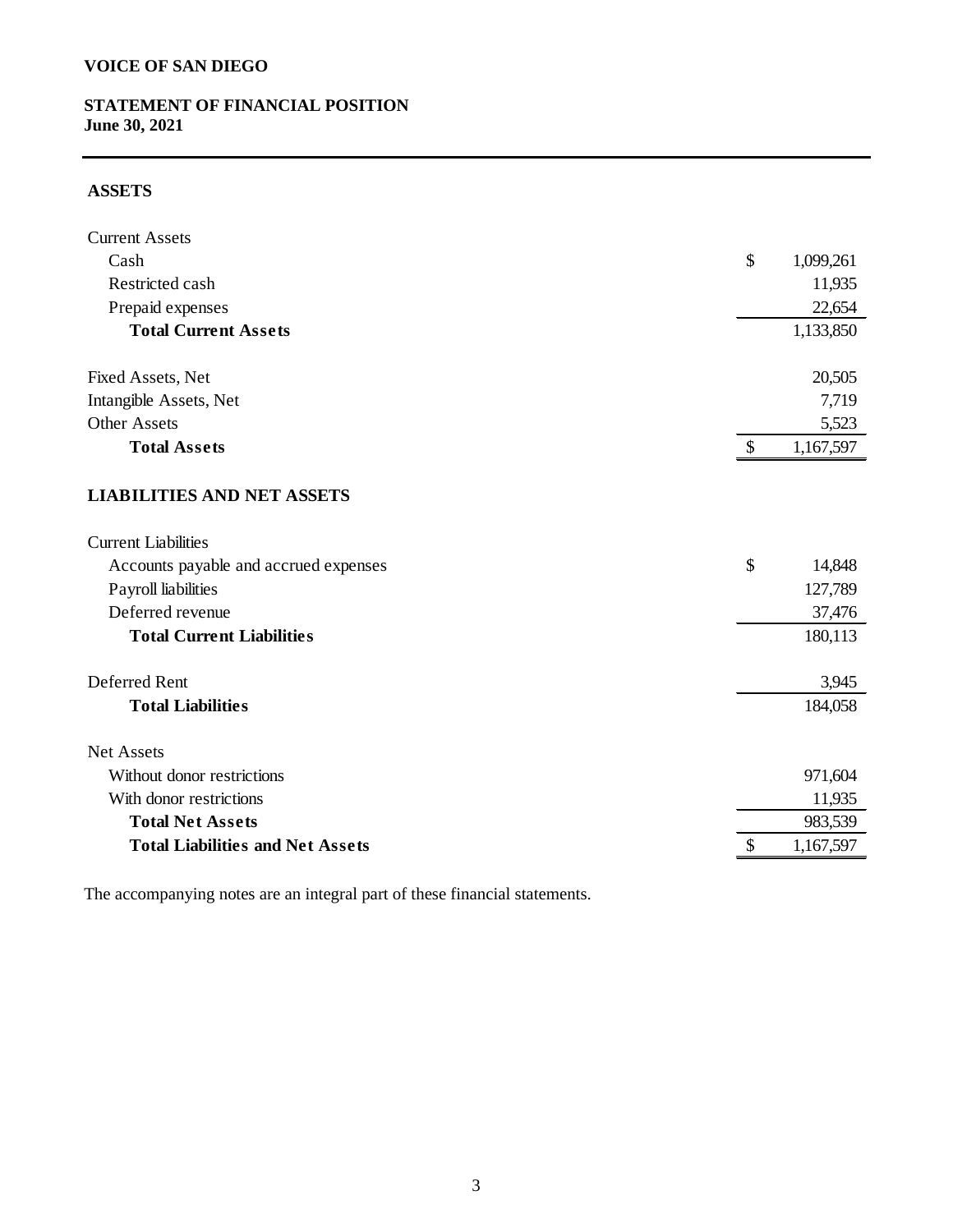## **STATEMENT OF ACTIVITIES Year Ended June 30, 2021**

|                                       | <b>Without Donor</b><br><b>Restrictions</b> |                           | <b>With Donor</b><br><b>Restrictions</b> |              | <b>Total</b> |
|---------------------------------------|---------------------------------------------|---------------------------|------------------------------------------|--------------|--------------|
| <b>REVENUE AND SUPPORT</b>            |                                             |                           |                                          |              |              |
| Contributions                         | \$<br>1,323,175                             | <sup>\$</sup>             | 25,000                                   | $\mathbb{S}$ | 1,348,175    |
| Membership programs                   | 846,644                                     |                           |                                          |              | 846,644      |
| Advertising and sponsorships          | 84,249                                      |                           |                                          |              | 84,249       |
| Gifts in-kind                         | 26,803                                      |                           |                                          |              | 26,803       |
| Other                                 | 7,106                                       |                           |                                          |              | 7,106        |
| Net assets released from restrictions | 13,065                                      |                           | (13,065)                                 |              |              |
| <b>Total Revenue and Support</b>      | 2,301,042                                   |                           | 11,935                                   |              | 2,312,977    |
| <b>EXPENSES</b>                       |                                             |                           |                                          |              |              |
| Program                               | 1,653,331                                   |                           |                                          |              | 1,653,331    |
| Fundraising                           | 332,878                                     |                           |                                          |              | 332,878      |
| Management and general                | 115,998                                     |                           |                                          |              | 115,998      |
| <b>Total Expenses</b>                 | 2,102,207                                   |                           |                                          |              | 2,102,207    |
| <b>Changes in Net Assets</b>          | 198,835                                     |                           | 11,935                                   |              | 210,770      |
| Net Assets, Beginning                 | 772,769                                     |                           |                                          |              | 772,769      |
| Net Assets, Ending                    | \$<br>971,604                               | $\boldsymbol{\mathsf{S}}$ | 11,935                                   | \$           | 983,539      |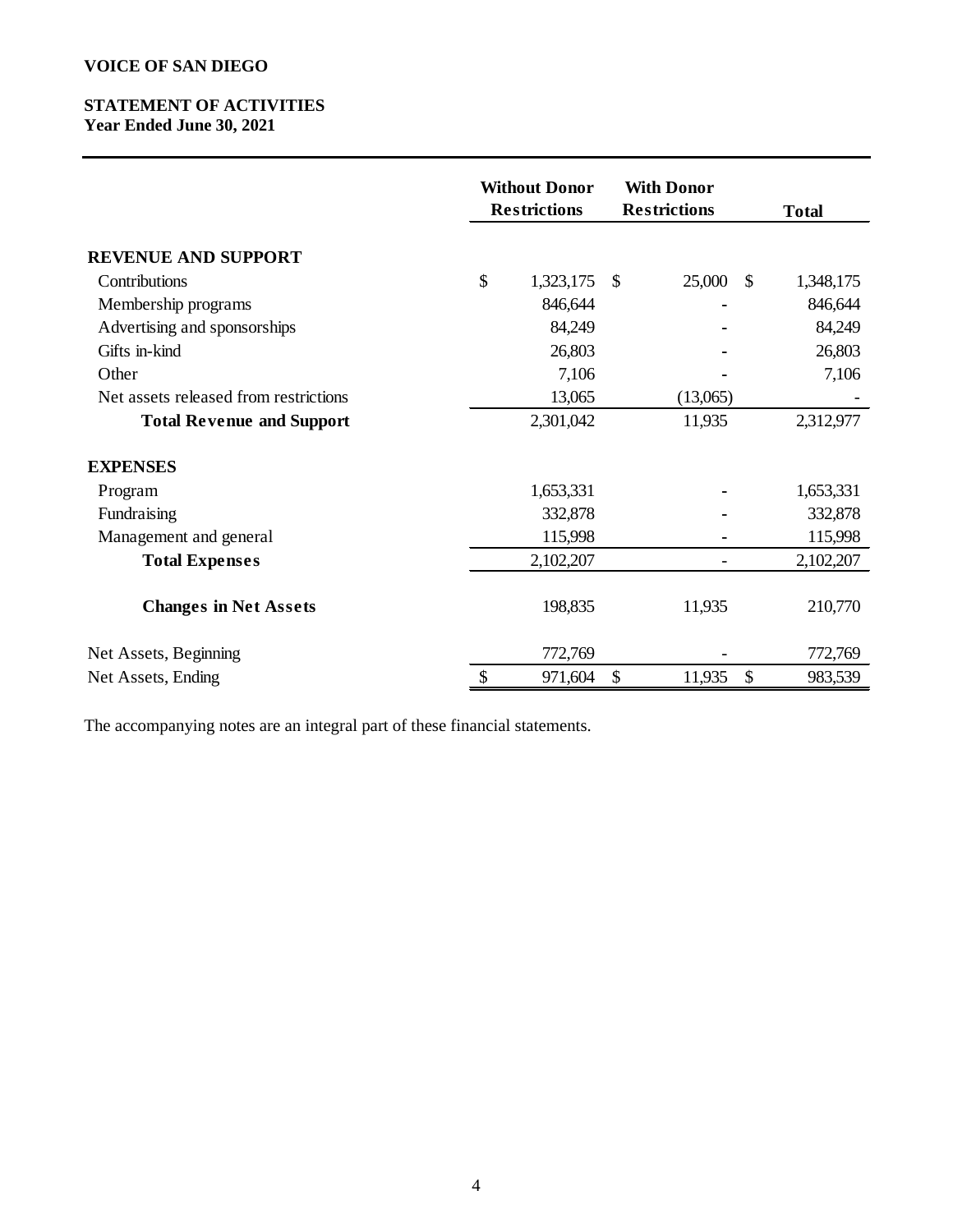## **STATEMENT OF FUNCTIONAL EXPENSES Year Ended June 30, 2021**

| <b>EXPENSES</b>               |    | Program   |    | <b>Fundraising</b> |    | Management<br>and General |               | <b>Total</b> |
|-------------------------------|----|-----------|----|--------------------|----|---------------------------|---------------|--------------|
| Payroll                       | \$ | 1,272,228 | \$ | 277,133            | \$ | 95,602                    | \$            | 1,644,963    |
| Other operating costs         |    | 182,359   |    | 27,899             |    | 10,218                    |               | 220,476      |
| Office                        |    | 55,682    |    | 8,147              |    | 3,383                     |               | 67,212       |
| Marketing                     |    | 43,512    |    | 9,479              |    | 3,269                     |               | 56,260       |
| Professional services         |    | 52,631    |    |                    |    |                           |               | 52,631       |
| Editorial                     |    | 39,513    |    | 8,607              |    | 2,969                     |               | 51,089       |
| Depreciation and amortization |    | 7,406     |    | 1,613              |    | 557                       |               | 9,576        |
| <b>Total Expenses</b>         | ¢  | 1,653,331 | S  | 332,878            | S  | 115,998                   | <sup>\$</sup> | 2,102,207    |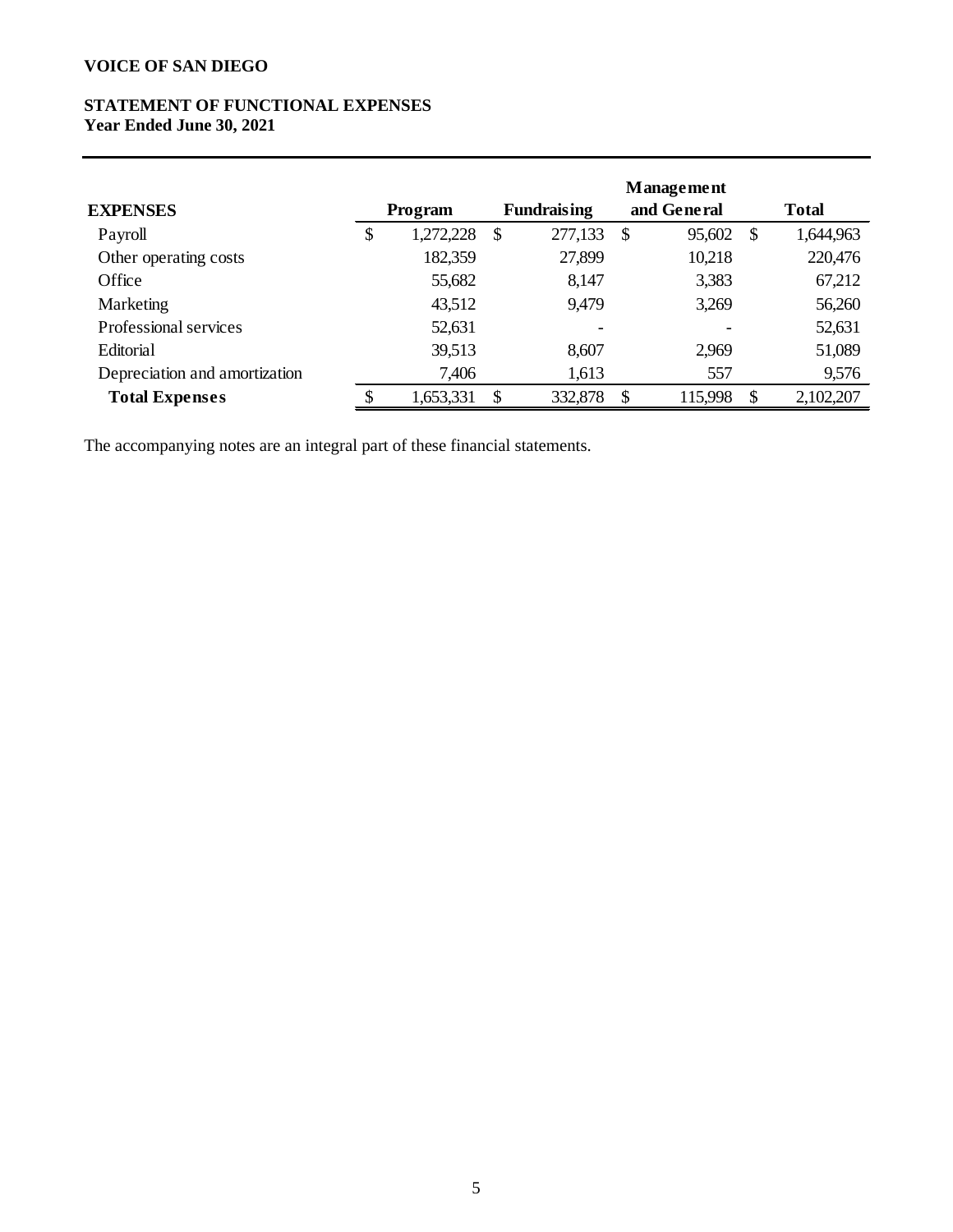# **STATEMENT OF CASH FLOWS Year Ended June 30, 2021**

| <b>CASH FLOWS FROM OPERATING ACTIVITIES</b>                                            |               |           |
|----------------------------------------------------------------------------------------|---------------|-----------|
| Change in net assets                                                                   | \$            | 210,770   |
| Adjustments to reconcile change in net assets to net cash                              |               |           |
| flows provided by operating activities:                                                |               |           |
| Depreciation and amortization                                                          |               | 9,576     |
| Decrease (increase) in:                                                                |               |           |
| Accounts receivable                                                                    |               | 25,000    |
|                                                                                        |               |           |
| Prepaid expenses                                                                       |               | (3,375)   |
| Increase (decrease) in:                                                                |               |           |
| Accounts payable and accrued expenses                                                  |               | 4,852     |
| Payroll liabilities                                                                    |               | 8,311     |
| Deferred revenue                                                                       |               | 22,426    |
| Deferred rent                                                                          |               | (1,578)   |
| <b>Net Cash Flows Provided by Operating Activities</b>                                 |               | 275,982   |
| <b>CASH FLOWS FROM INVESTING ACTIVITIES</b>                                            |               |           |
| Acquisition of fixed assets                                                            |               | (13,337)  |
| <b>Net Cash Flows Used in Investing Activities</b>                                     |               | (13,337)  |
| <b>Net Change in Cash and Restricted Cash</b>                                          |               | 262,645   |
| <b>Cash and Restricted Cash</b>                                                        |               |           |
| Beginning                                                                              |               | 848,551   |
| Ending                                                                                 | $\mathcal{S}$ |           |
|                                                                                        |               | 1,111,196 |
| <b>Supplemental Disclosure of Non-Cash Operating Activities</b>                        |               |           |
| In-kind donations received related to non-cash contributions that were expensed during |               |           |
| the year.                                                                              | \$            | 26,803    |
|                                                                                        |               |           |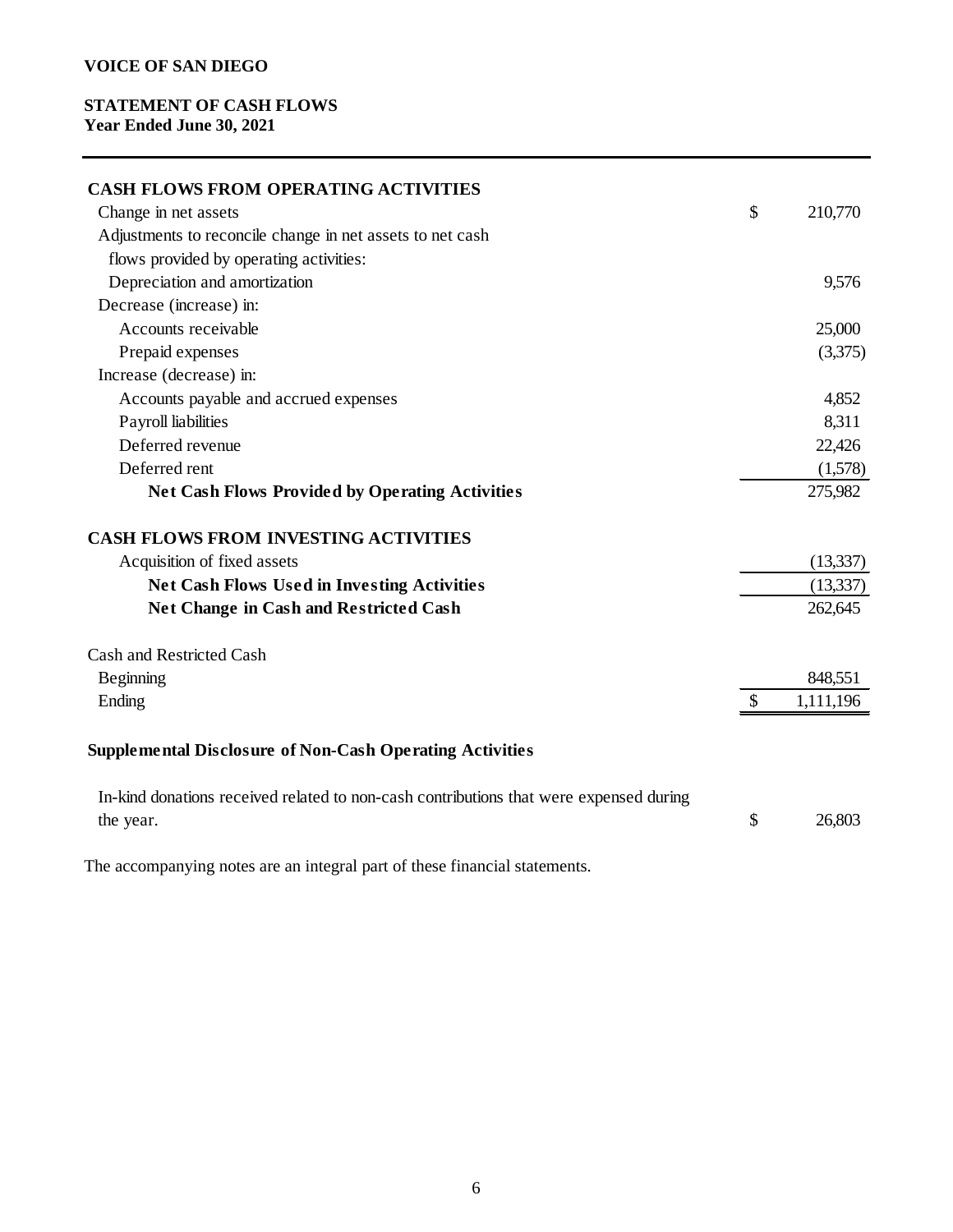## **NOTES TO FINANCIAL STATEMENTS**

#### **Note 1. Description of Organization and Nature of Operations**

Organization: Voice of San Diego (the "Organization") is a public charity and California nonprofit corporation established in 2004 for charitable purposes and is exempt from taxation under Section  $501(c)(3)$  of the Internal Revenue Code (the "Tax Code"). The Organization was formed to educate and inform the residents of San Diego County about civic and regional issues and to provide an interactive forum for the discussion of issues affecting the people and communities of San Diego. The primary sources of financial revenue and support are contributions and income from the Organization's membership program.

#### **Note 2. Summary of Accounting Policies and Other Information**

Accounting Principles: The accompanying financial statements have been prepared on the accrual basis of accounting in accordance with accounting principles generally accepted in the United States of America ("U.S. GAAP").

Adopted Accounting Pronouncements: The Organization has implemented all applicable accounting pronouncements within the Financial Accounting Standards Board ("FASB") Accounting Standards Codification ("ASC") that are in effect as of June 30, 2021. The Organization does not believe there are any new Accounting Standards Updates issued by the FASB that might have a material impact on its financial position or results of activities.

Risks and Uncertainties: In March 2020, the World Health Organization declared COVID-19 a pandemic. Given the ongoing and dynamic nature of the virus and the worldwide response related thereto, it is difficult to predict the full impact of COVID-19 on the Organization's operations. Management is continuing to evaluate the potential disruptions of COVID-19 to areas of the business including employees, vendors, and the Organization's overall financial position.

Use of Estimates: The preparation of financial statements in conformity with U.S. GAAP requires management to make estimates and assumptions that affect certain reported amounts and disclosures. Accordingly, actual results could differ from those estimates.

Fair Value of Financial Instruments: The Organization's financial instruments consist principally of cash, prepaid expenses, other assets, payroll liabilities, and accounts payable and accrued expenses. The fair value of a financial instrument is the amount that would be received in an asset sale or paid to transfer a liability in an orderly transaction between unaffiliated market participants. Assets and liabilities measured at fair value are categorized based on whether the inputs are observable in the market and the degree that the inputs are observable.

Restricted Cash: Restricted cash consists of a grant received and not appropriated by year end. Cash with donor restrictions amount to \$11,935 at June 30, 2021.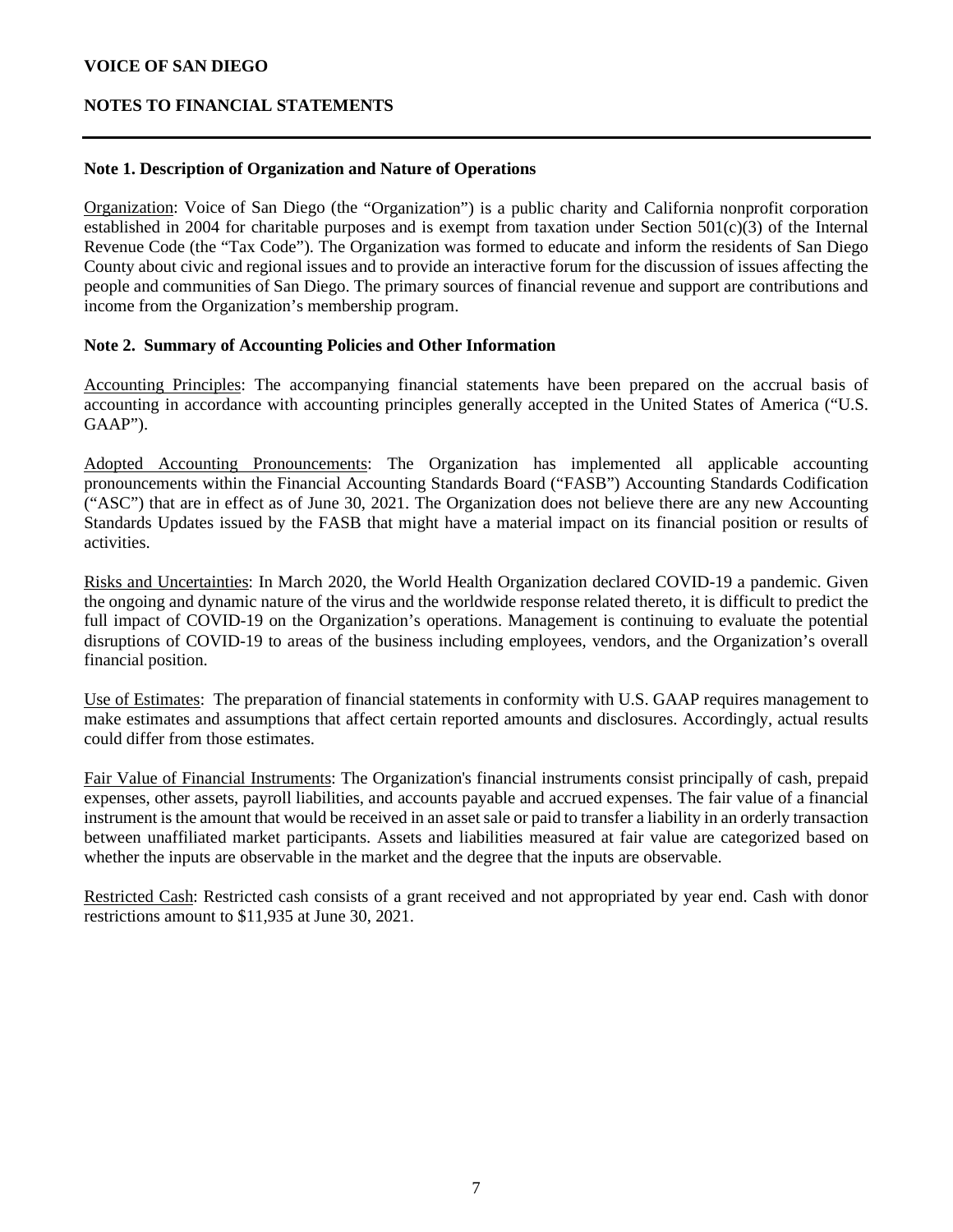### **NOTES TO FINANCIAL STATEMENTS**

#### **Note 2. Summary of Accounting Policies and Other Information (Continued)**

Fixed Assets: Fixed assets are recorded at cost on the date of purchase, or fair value on the date of gift. The Organization capitalizes fixed assets with a useful life of greater than one year and a value of at least \$500. Fixed assets are depreciated using the straight-line method over the estimated useful life of the related asset. Estimated useful lives of fixed assets are as follows:

| <b>Description</b>  | <b>Useful Life</b> |
|---------------------|--------------------|
| Computer Equipment  | 5 years            |
| Office Furniture    | 5 years            |
| Podcast Equipment   | 5 years            |
| Telephone Equipment | 5 years            |
| Cameras             | 5 years            |

Intangible Assets: Intangible assets consist of website costs. Website costs are amortized using the straight-line method over the estimated life of 5 years. The Organization capitalizes intangible assets with a useful life of greater than one year and a value of at least \$500.

Deferred Revenue: Deferred revenue relates to performance obligations for advertising revenue not completed as of year-end. Cash receipts for advertising revenue that have not been completed as of year-end have been deferred and are amortized using the straight-line method over the term of the service period.

Net Assets: The Organization reports information regarding its financial position and activities according to two classes of net assets: net assets without donor restrictions and net assets with donor restrictions.

*Net assets without donor restrictions:* Net assets that are not subject to donor-imposed restrictions and may be expended for any purpose in performing the objectives of the Organization. These net assets may be used at the discretion of Organization's management and the board of directors.

*Net assets with donor restrictions:* Net assets subject to stipulations imposed by donors and grantors. Some donor restrictions are temporary in nature; those restrictions will be met by actions of the Organization or by the passage of time. As of June 30, 2021, the Organization had net assets with donor restrictions of \$11,935.

Revenue Recognition: The Organization reports revenue according to four classes of revenue: contributions, exchange transactions, gifts in-kind, and unrelated business income.

Contributions: Contributions received are recorded as net assets with or without donor restrictions depending upon the existence and/or nature of any donor restrictions. Support that is restricted by a donor is reported as an increase in net assets without donor restrictions if the restriction expires in the reporting period in which the support is recognized. All other donor restricted support is reported as an increase in net assets with donor restrictions. When a restriction expires, that is, when a stipulated time restriction ends or purpose restriction is accomplished, net assets with donor restrictions are classified to net assets without donor restrictions and reported in the statement of activities as net assets released from restrictions. Certain contracts include both a contribution and an exchange transaction element. These contracts are bifurcated between contributions and exchange transactions and are evaluated under FASB ASC 606, *Revenue Recognition from Contracts with Customers*, discussed below.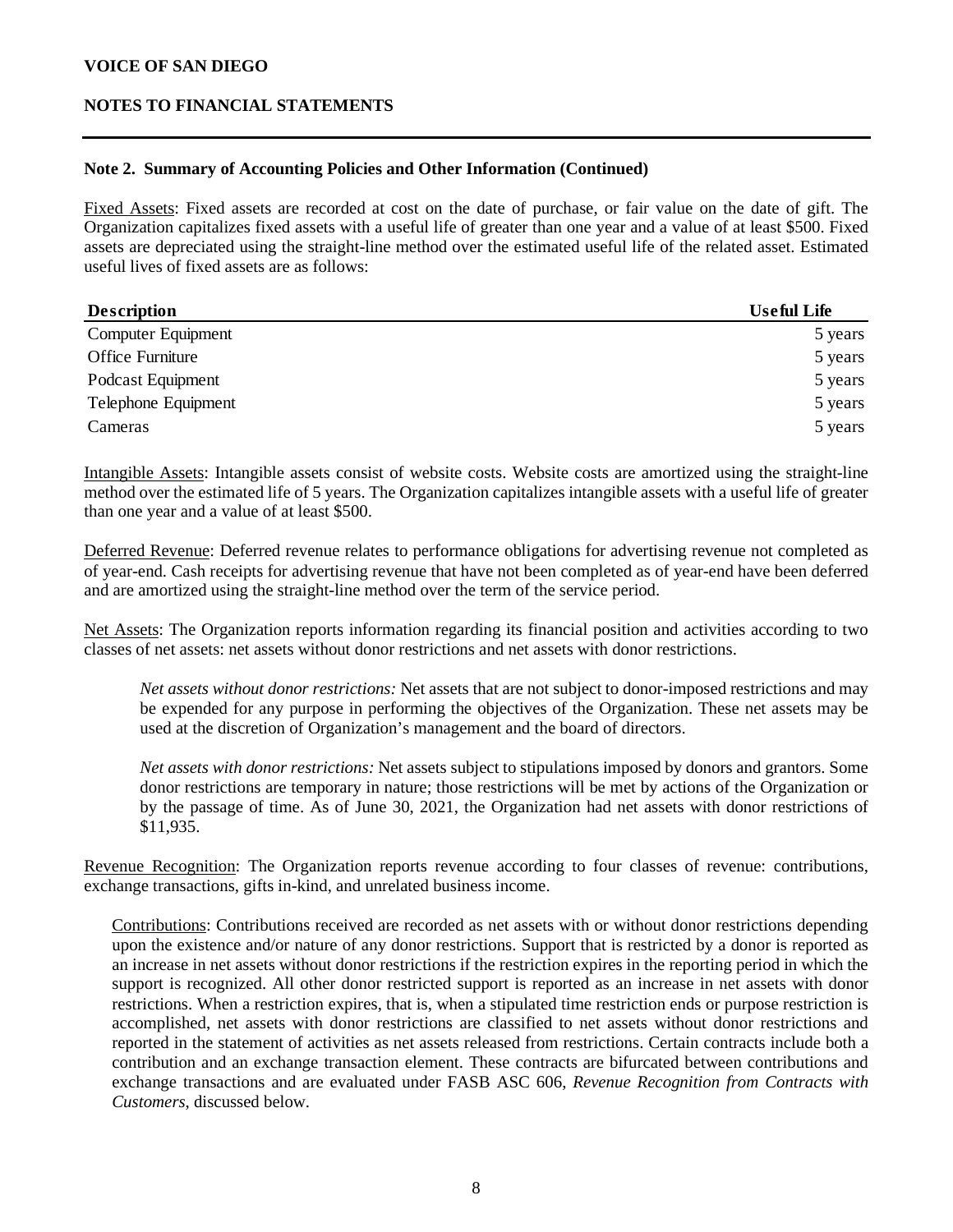#### **NOTES TO FINANCIAL STATEMENTS**

#### **Note 2. Summary of Accounting Policies and Other Information (Continued)**

#### Revenue Recognition (Continued):

Exchange Transactions: In accordance with FASB ASC 606, *Revenue Recognition from Contracts with Customers*, the Organization derives revenue through their advertising revenue and certain corporate sponsorships. When applicable, contracts with customers are evaluated on a contract-by-contract basis as contracts may include multiple types of goods and services or performance obligations as described below.

The Organization uses the following methods, inputs, and assumptions in determining revenue recognition from contracts with customers:

*Identification of Performance Obligations* – For contracts that contain multiple performance obligations, the Organization accounts for individual goods or services as a separate performance obligation if they are distinct. The good or service is distinct if the good or service is separately identifiable from other items in the arrangement and if a customer can benefit from it on its own or with other resources that are readily available to the customer. If these criteria are not met, the promised goods or services are accounted for as a combined performance obligation.

*Determination of Transaction Price* – The transaction price is determined based on the consideration to which the Organization will be entitled in exchange for transferring goods or services to the customer.

*Allocation of Transaction Price* – The transaction price, including any discounts, is allocated between separate goods and services in a contract that contains multiple performance obligations based on their relative standalone selling prices. The standalone selling prices are determined based on the prices at which the Organization separately sells each good or service. For items that are not sold separately, the Organization estimates the standalone selling prices using available information such as internally approved pricing guidelines.

Gifts In-Kind: The Organization's policy is to use or sell gifts in-kind if they can or cannot be used for the Organization's mission, respectively. The Organization had gifts in-kind of \$26,803 as of June 30, 2021. Gifts in-kind were comprised of stock, services, and other assets. Each gift in-kind is recorded at fair market value on the date of gift.

Unrelated Business Income: The Organization had unrelated business income of \$5,364 for the year ended June 30, 2021.

Income Taxes: The Organization is generally exempt from income taxes as an organization described in Section 501(c)(3) of the Tax Code and comparable statutes of the state of California, except for taxes on net unrelated business income.

In accordance with FASB ASC 740, *Accounting for Uncertainty in Income Taxes*, the Organization evaluates annually any uncertain tax positions taken or expected to be taken in a tax return by applying a threshold of more likely than not for recognition. Management evaluated its tax positions and determined that it has no uncertain tax positions at June 30, 2021. There have been no related tax penalties or interest, which would be classified as tax expense, in the statement of activities.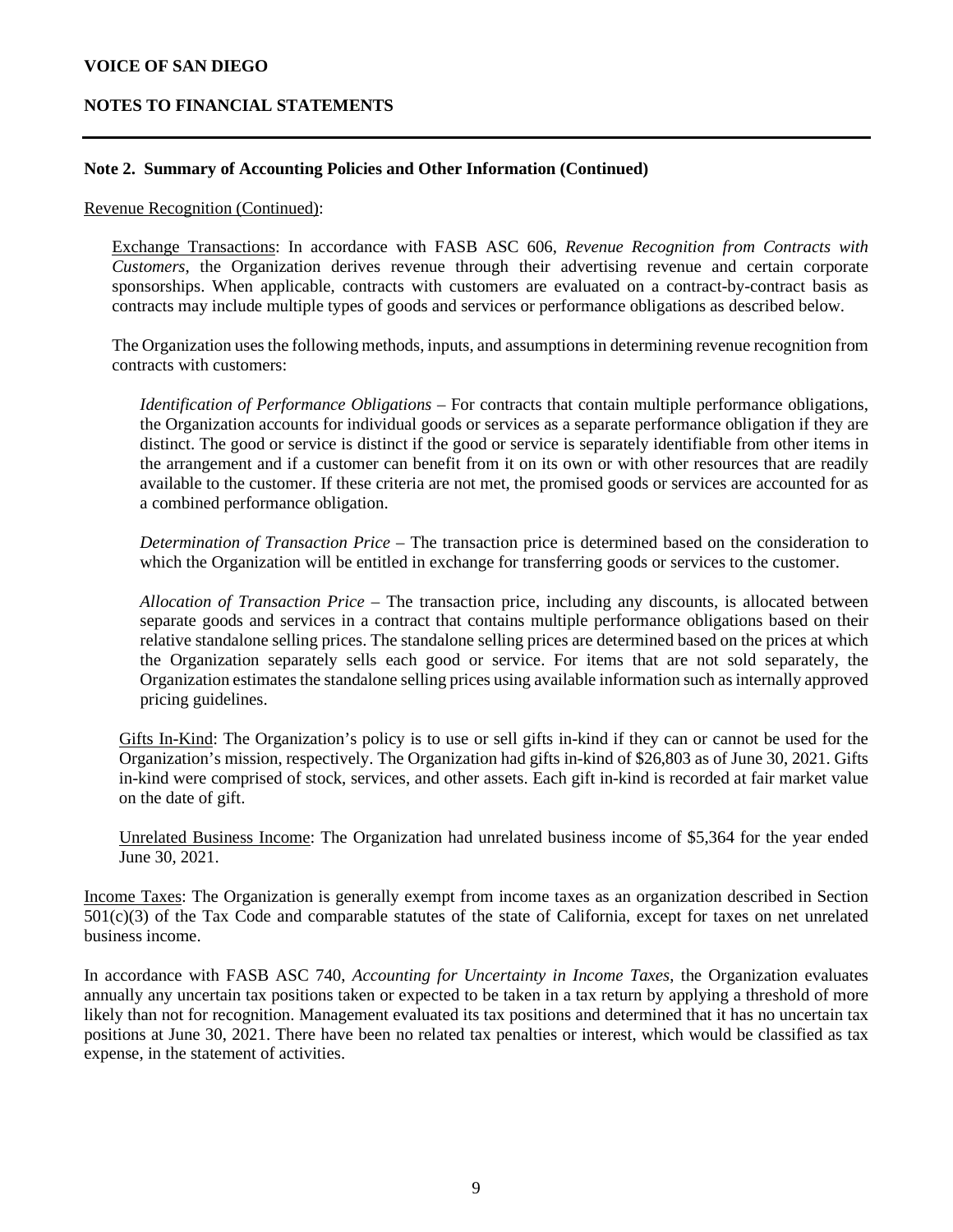## **NOTES TO FINANCIAL STATEMENTS**

### **Note 2. Summary of Accounting Policies and Other Information (Continued)**

Functional Expenses: The costs of providing program and other activities have been summarized on a functional basis in the statement of activities. Accordingly, certain costs have been allocated among program and supporting services benefited based on estimates of management. The expenses that are allocated and their method of allocation include the following:

| <b>Expense</b>                | <b>Method of Allocation</b> |
|-------------------------------|-----------------------------|
| Payroll                       | Time and effort             |
| Other operating costs         | Use of expense              |
| Office                        | Use of expense              |
| Marketing                     | Use of expense              |
| Professional services         | Use of expense              |
| Editorial                     | Use of expense              |
| Depreciation and amortization | Time and effort             |

Compensated Absences: The Organization's compensated absence policy is to grant employees three to six weeks of paid vacation based on years of service. If employment is terminated, or an employee leaves the Organization, the employee is entitled to any accrued but unused vacation days on a pro-rata basis. Accrued compensated absences was \$77,718 as of June 30, 2021 and is included in Payroll Liabilities in the statement of financial position.

Evaluation of Subsequent Events: The Organization evaluated subsequent events through the date these financial statements were available to be issued. There were no material subsequent events that required recognition or disclosure in the financial statements.

#### **Note 3. Availability and Liquidity of Financial Assets**

The following represents the Organization's financial assets at June 30, 2021:

| Financial assets at year-end:                          |                 |
|--------------------------------------------------------|-----------------|
| Cash and Restricted Cash                               | \$<br>1,111,196 |
| Other assets                                           | 5,523           |
| <b>Total Financial Assets</b>                          | 1,116,719       |
| Less: Amounts not available to be used within one year |                 |
| Cash with donor restrictions                           | (11,935)        |
| Other assets                                           | (5,523)         |
| <b>Financial Assets Available to Meet General</b>      |                 |
| <b>Expenditures Over the Next Twelve Months</b>        | 1,099,261       |

As part of the Organization's liquidity management, the Organization maintains cash balances without donor restrictions, which account for 94% of total assets as of June 30, 2021, to help manage unanticipated liquidity needs.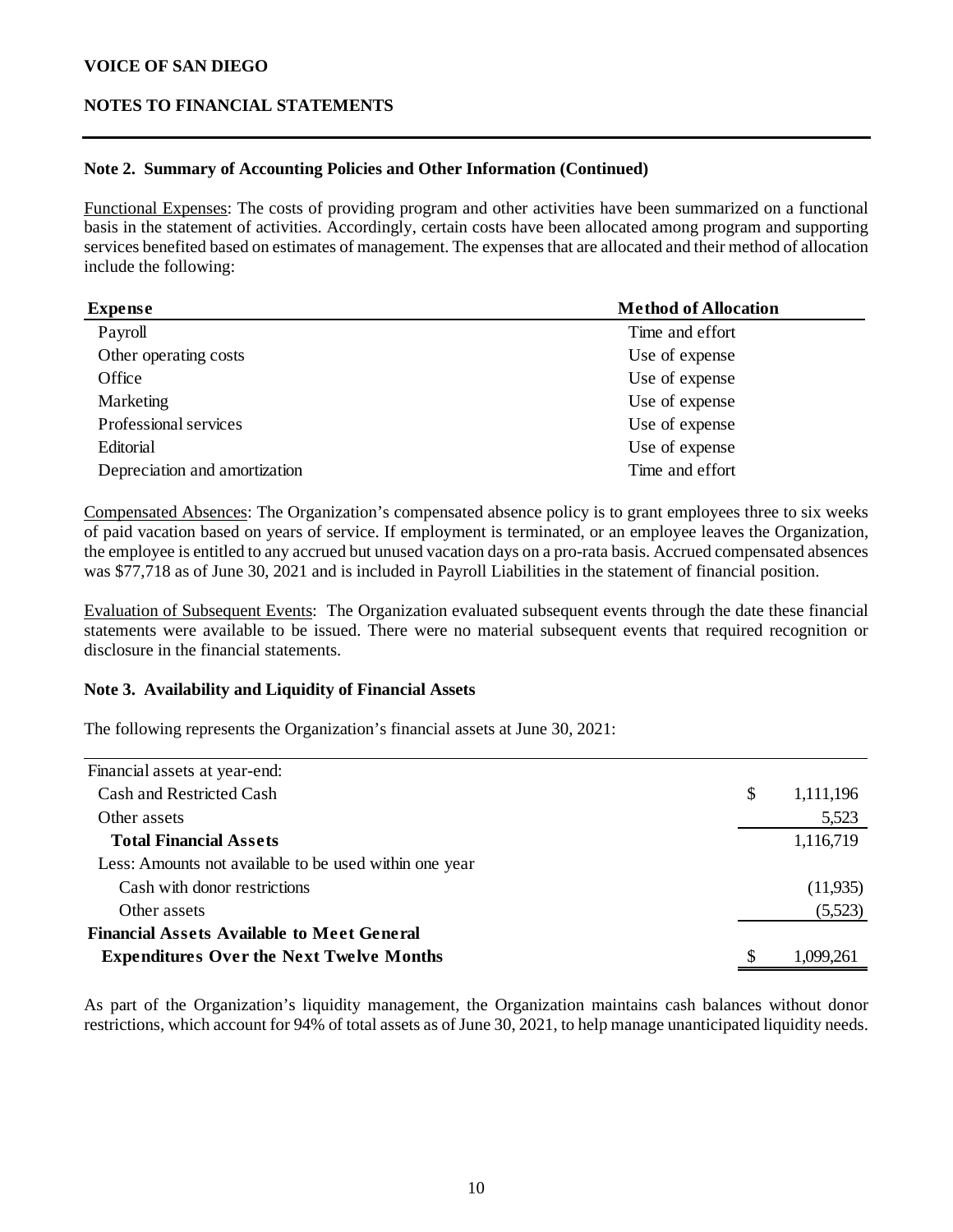## **NOTES TO FINANCIAL STATEMENTS**

#### **Note 4. Fixed Assets**

Fixed assets, net of accumulated depreciation, consist of the following at June 30, 2021:

| Computer Equipment             | \$<br>45,634 |
|--------------------------------|--------------|
| <b>Office Furniture</b>        | 39,712       |
| Podcast Equipment              | 7,138        |
| Telephone Equipment            | 6,811        |
| Cameras                        | 3,554        |
| Subtotal                       | 102,849      |
| Less: Accumulated Depreciation | (82, 344)    |
| <b>Total Fixed Assets, Net</b> | 20,505       |

Depreciation expense was \$9,170 for the year ended June 30, 2021.

## **Note 5. Intangible Assets**

The Organization's intangible assets, net of accumulated amortization, consisted of the following at June 30, 2021:

| Website                             |    | 9,283   |
|-------------------------------------|----|---------|
| <b>Organizational Costs</b>         |    | 4,060   |
| Subtotal                            |    | 13,343  |
| Less: Accumulated Amortization      |    | (5,624) |
| <b>Total Intangible Assets, Net</b> | £. | 7,719   |
|                                     |    |         |

Amortization expense was \$406 for the year ended June 30, 2021.

Future estimated amortization expense as of June 30, 2021 is as follows:

| <b>Years ending June 30:</b> |   |       |
|------------------------------|---|-------|
| 2022                         | Φ | 1,625 |
| 2023                         |   | 1,625 |
| 2024                         |   | 1,625 |
| 2025                         |   | 1,625 |
| 2026                         |   | 1,219 |
| Thereafter                   |   | -     |
| <b>Total</b>                 |   | 7,719 |

## **Note 6. Retirement Plan**

The Organization has a 401(k) defined contributions retirement plan (the "Plan"). The Organization's contributions to the Plan, determined as a matching contribution up to a specified percentage of the participant's contributions, was \$70,237 for the year ended June 30, 2021. Plan administrative costs of \$750 were paid by the Organization on behalf of the Plan for the year ended June 30, 2021.